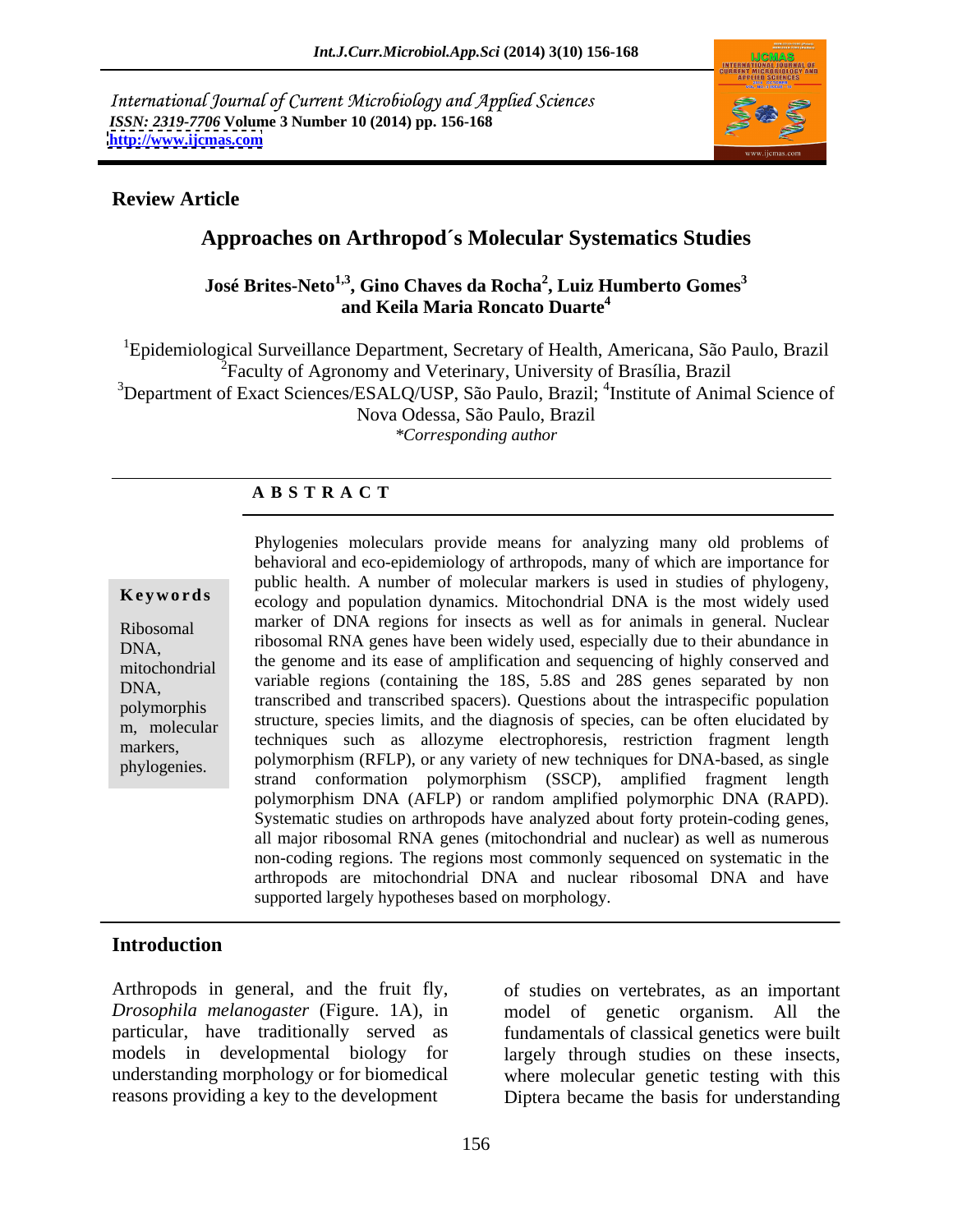Specific changes in the hereditary slowly are useful for analysis of distant taxa information expressed in families of mutant flies, were correlated exactly in how the loss or modification of specific bands of their Phylogenies moleculars provide means for giant chromosomes (Figure. 1B) were analyzing many old problems of behavioral processed. Due to DNA replication without and eco-epidemiology of insects, many of intervention of a cell division, each which are importance for public health. The chromosome in these cells contained more principle of co-evolution was also examined than 1,000 aligned identical DNA from many perspectives. The phylogenetic molecules. The genes were transcribed at a research has showed that the association high rate corresponding to bands with a between organisms in many cases persisted bloated appearance. The bands stained dark for long periods of diversification. By brown in micrograph appeared as sites where a regulatory protein was bound to DNA. Once all *Drosophila* genes were trees casts a light on the origins of sociality sequenced (genome with 13,000 genes presenting 180 megabases), more than in of diversity of castes within certain social any other organism was possible to trace the chain of cause and effect of genetic instructions encoded in chromosomal DNA. Historically, studies by Thomas Hunt Morgan and colleagues in experiments with *Drosophila melanogaster* have proven the understanding of arthropod relationships chromosomal theory of inheritance with the hypothesis that the genes were located on arthropod phylogenies using nuclear chromosomes and were arranged linearly ribosomal genes, nuclear protein-encoding along them (Gilbert, 2003). genes, or a combination of these with

The position of arthropods among animals sequencing technology and shotgun has changed radically in the past two approaches following the sequencing of the decades as a result of refinements in first complete eukaryotic genomes changed cladistic analysis and especially by the introduction of molecular systematic studies data (Giribet and Edgecombe, 2012). on insects, through the advent of polymerase chain reaction (PCR), the development of Caterino *et al.*, (2000) analyzed 567 studies automated sequencing and the increasing of molecular systematic in insects checking computing power into a new science, large divergence in genes and regions bioinformatics (Giribet and Edgecombe, already sequenced, indicating a need of an

Basically, any selection of gene region studied in molecular analysis becomes

how all animals develop into adults from a some genes of mitochondrial DNA) are fertilized egg (Alberts, 2008). useful for comparison of the relationship between taxa and genes that evolve more (Martins, 2007).

> examining the relationships between social insects and their relatives, the molecular in different groups, aswell as the evolution groups (Caterino *et al.,* 2000).

## **Review of Studies**

Molecular data have revolutionized our since when systematists constructed arthropod phylogenies using nuclear mitochondrial genes. Developments in sequencing technology and shotgun our views on how to produce DNA sequence

2004). approach more coordinated and standardized essential, since genes of rapid evolution (as the elongation factor 1-alpha, as patterns ofdata (Giribet and Edgecombe, 2012). Caterino *et al.,* (2000) analyzed <sup>567</sup> studies for development of phylogenetic hypotheses in insects. They suggested the use of cytochrome oxidase I gene, 16S, 18S and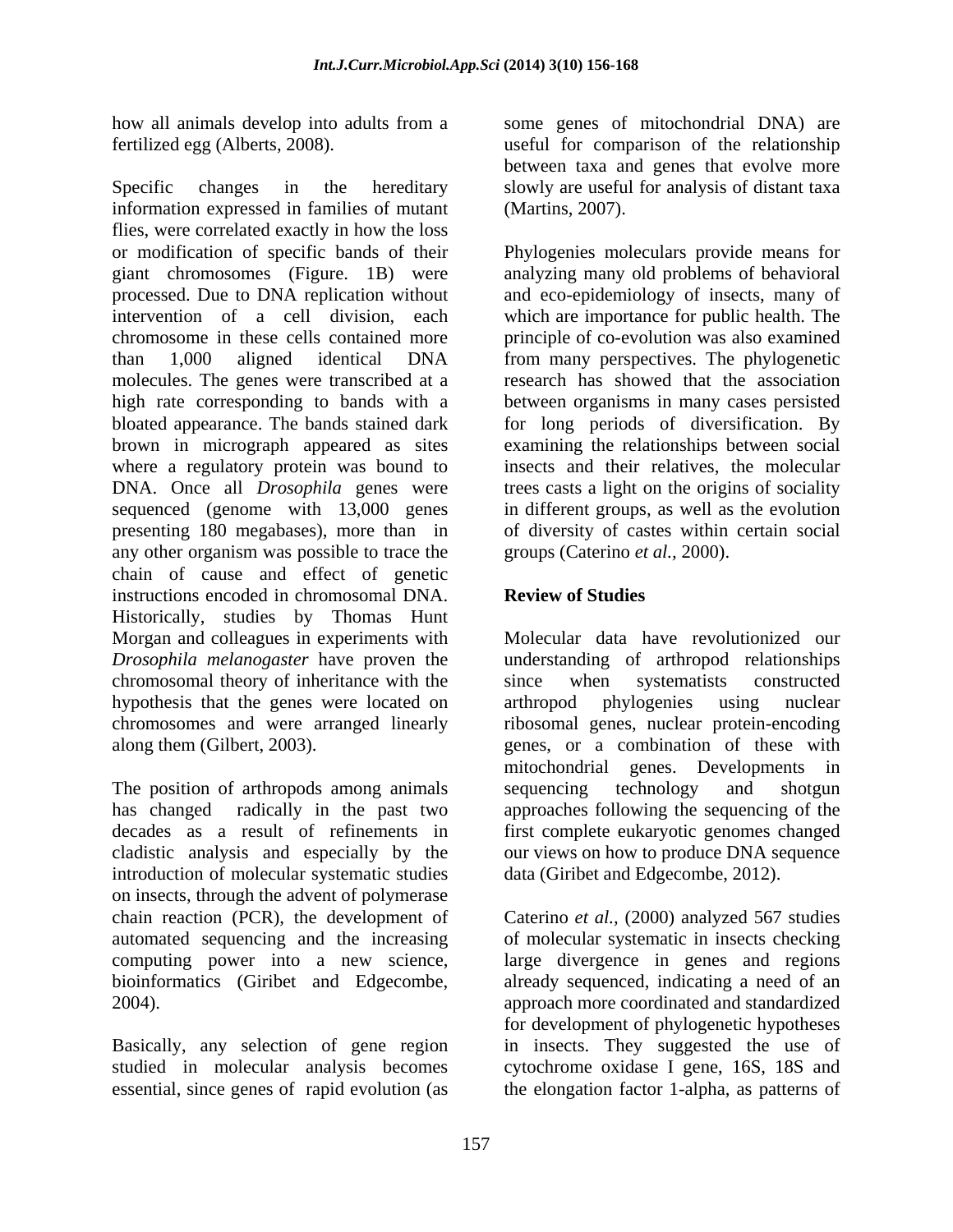molecular systematics complementary to the 12S and A + T) and Coleoptera (COI, COII, morphological and ecological studies, on COIII, ND5, ND4, Cyt b, ND1, 16S, 12S substantial contributions to evolutionary and  $A + T$ ). biological processes.

A number of molecular markers is used in mitochondrial gene may represent only a studies of phylogeny, ecology and partial and biased view on the phylogeny of population dynamics, such as internal organisms, many nuclear genes have been transcribed spacer (ITS). The ribosomal DNA (rDNA) is composed of long arrays of Nuclear ribosomal RNA genes have been tandem repeat units separated by a non-widely used, especially due to their transcribed intergenic spacer (IGS or NTS) abundance in the genome and its ease of which has a variable number of small amplification and sequencing of highly internal sub-repetitions, and that are conserved and variable regions (containing variables on length between related species the 18S, 5.8S and 28S genes separated by closely and individuals of the same species, and external transcribed spacer (ETS). Each transcribed unit contains the sequences that Revised data also showed all regions of encoding to three ribosomal genes 18S, 5.8S ribosomal DNA in Entognatha, Apterygota and 28S and which are highly conserved and and Paleoptera (18S and 28S), essentially invariables. The first internal Orthopteroidea (18S, ITS2 and 28S), transcribed spacer (ITS1) is located between Hemipteroidea (18S, ITS1, 5.8S and ITS2), genes 18S e 5.8 S and the second internal Coleoptera (18S, ITS1, 5.8S, ITS2 and 28S), transcribed spacer (ITS2) between genes Lepidoptera (18S, ITS1 and 28S), Diptera 5.8S e 28S. Both can be used to differentiate (18S, ITS1, 5.8S, ITS2 and 28S), strains and subspecies of arthropods, Hymenoptera (18S, ITS1, 5.8S, ITS2 and including mosquitoes and ticks. 28S), Neuropteroidea, Strepsiptera,

Mitochondrial DNA (mtDNA) is the most widely used marker of DNA regions for insects as well as for animals in general. regions used in Lepidoptera (COI, COII, ND5, Cyt b, ND1, 16S, 12S and A + T), 16S), Orthopteroidea (COI, COII, Cyt b, 16S and 12S), Hemipteroidea (COI, COII, Cyt b, ND1, 16S and 12S), Hymenoptera Caterino *et al.,* (2000) also reviewed studies (ND2, COI, COII, ATpase6, COIII, ND6, that used as molecular markers, several Cyt b, ND1 and 16S), Diptera (ND2, COI, an unclear gene regions that encoding proteins COII, COIII, ND5, ND4, Cyt b, ND1, 16S,

and  $A + T$ ).

Due to the recognition that trees based on analyzed for the phylogeny of arthropods. non transcribed and transcribed spacers).

and Paleoptera (18S and 28S),  $(18S, \text{ITS1}, 5.8S, \text{ITS2})$ 28S), Neuropteroidea, Strepsiptera, Mecoptera, Trichoptera and Siphonaptera (18S, 5.8S and 28S).

This popularity stems largely from their exhibit a wide variety of evolutionary rates apparent ease of isolation and amplification, have been evaluated as phylogenetic tool. even from little preserved specimens. These loci showed a high possibility for Revised data showed all mitochondrial resolving relationships in very conserved Siphonaptera (COII) and Neuroptera (ND2 spositions in genes encoding proteins and COII), Entognatha (COI, COII, Cyt b, suggests that many of these loci can be 16S and 12S), Paleoptera (COI, COII and effective in elucidating the most recent Nuclear protein-encoding genes which levels, in comparison to mitochondrial proteins. The rate variation among codon divergences.

(Table 1).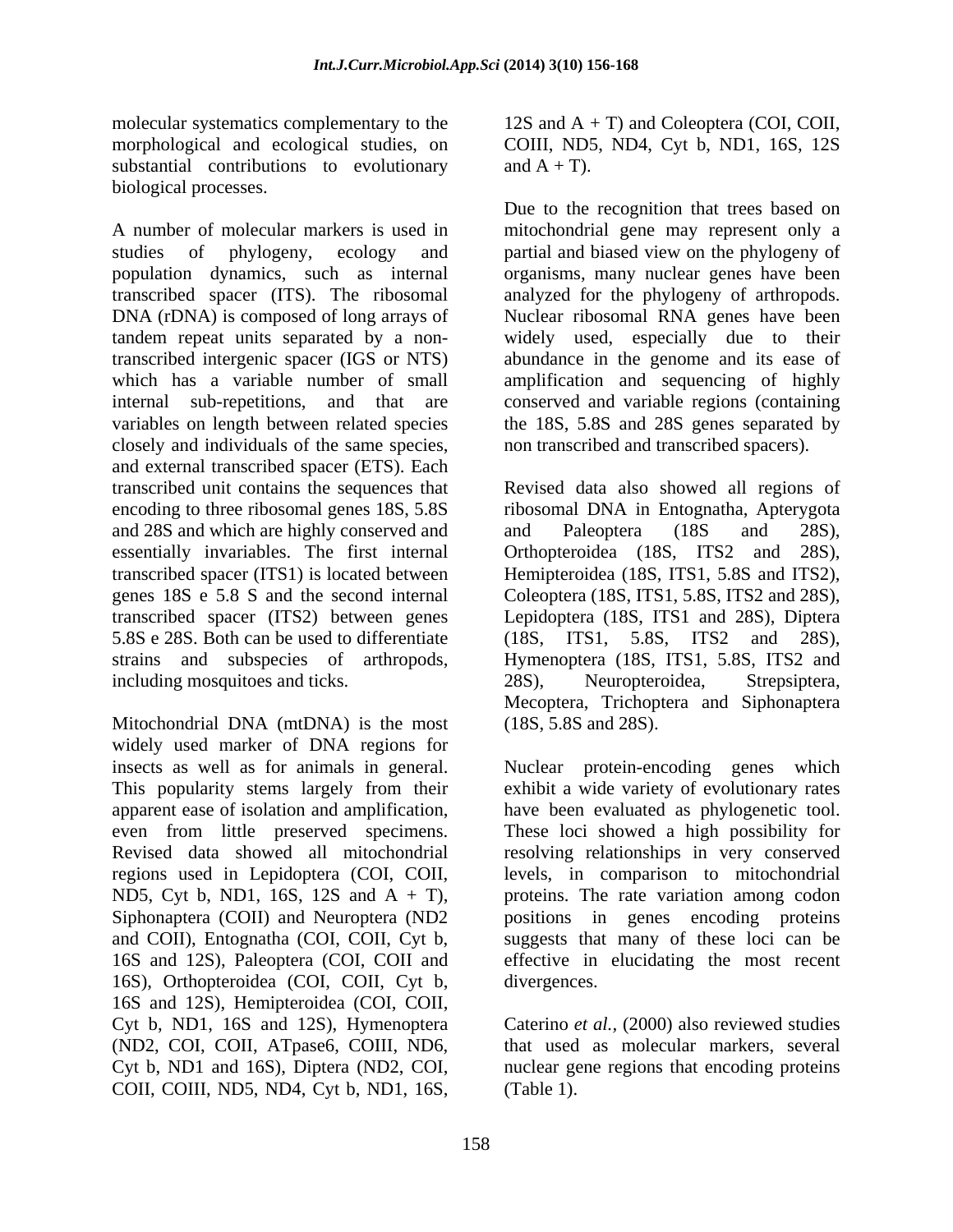Questions about the intraspecific population generated by rearrangements or mutations structure, species limits, and the diagnosis of restriction fragment length polymorphism (RFLP), or any variety of new techniques DNA (AFLP) or random amplified approaches, among which include polymorphic DNA (RAPD). The best sequencing, which has become a preference structure and genetic diversity of

# **RFLP Restriction Fragment Length**

variation in large cross-sections of the gel. genome, and have proved very useful and diagnostic profiles that are sought within the DNA fragments (more often in mtDNA). The require preliminary work, such as

The polymorphism of RAPD markers is loci using primers composed of short sequences of oligonucleotides and are

species, can be often elucidated by locations or at the site of hybridization of the techniques such as allozyme electrophoresis, two primers. Differences in only one base for DNA-based, as single strand reproducibility of RAPD is a much debated conformation polymorphism (SSCP), question. Many insects of different orders amplified fragment length polymorphism were analyzed by RAPD with different strategy will often be to use one or more of epidemiological studies, to obtain genomic these techniques in combination with DNA fingerprints of individuals, for analysis of technique for generating comparative populations, to construct genetic maps of molecular data, consolidating the unique high resolution and on studies related to the perspective to the conduction of acquisition of insecticide resistance. Among evolutionary processes diversification of the studied species can highlight the DNA. mosquito vector of malaria, *Anopheles*, the **Polymorphism** Chagas disease, Triatoma. Insects of With the advent of techniques for *irritans* were also studied. In this technique sequencing, the data generated with a single oligonucleotide (containing 10 to 20 restriction enzymes disappeared on bases) is randomly constructed, resulting in phylogenetic studies insects, though the the amplification of a target sequence technique is even commonly applied in unknown. Each primer used directs the parallel studies. With the mapping of amplification of several DNA segments restriction sites, however, they still provide a simultaneously in different parts of the quick alternative for studying sequence genome, resulting in several bands in the (insertions or deletions) between the two pair (point mutations) may be sufficient to inhibit amplification. The low approaches, among which include phylogenetic studies, taxonomic studies and structure and genetic diversity of mosquito vector of dengue and yellow fever, *Aedes* and the transmitter triatomine of Chagas disease, *Triatoma*. Insects of economic interest, such as *Haematobia*  gel.

reasonably accurate for phylogeny The polymorphism produced by RAPD reconstruction. The most common use of technique appears in the form of presence or restriction enzymes in systematic is for the absence of fragments or bands in the gel. **RAPD - Random Amplified Polymorphic** not require the previous development of a **DNA** library of probes specific for the organism of revealed by amplification of chromosomal use of radioactive isotopes or non-Unlike other methods, RAPD does not require preliminary work, such as construction of genomic banks, since it does interest, eliminating the need to transfer DNA to membranes (Southern Blot) and the radioactive marking. Another feature of this molecular tool is that these markers are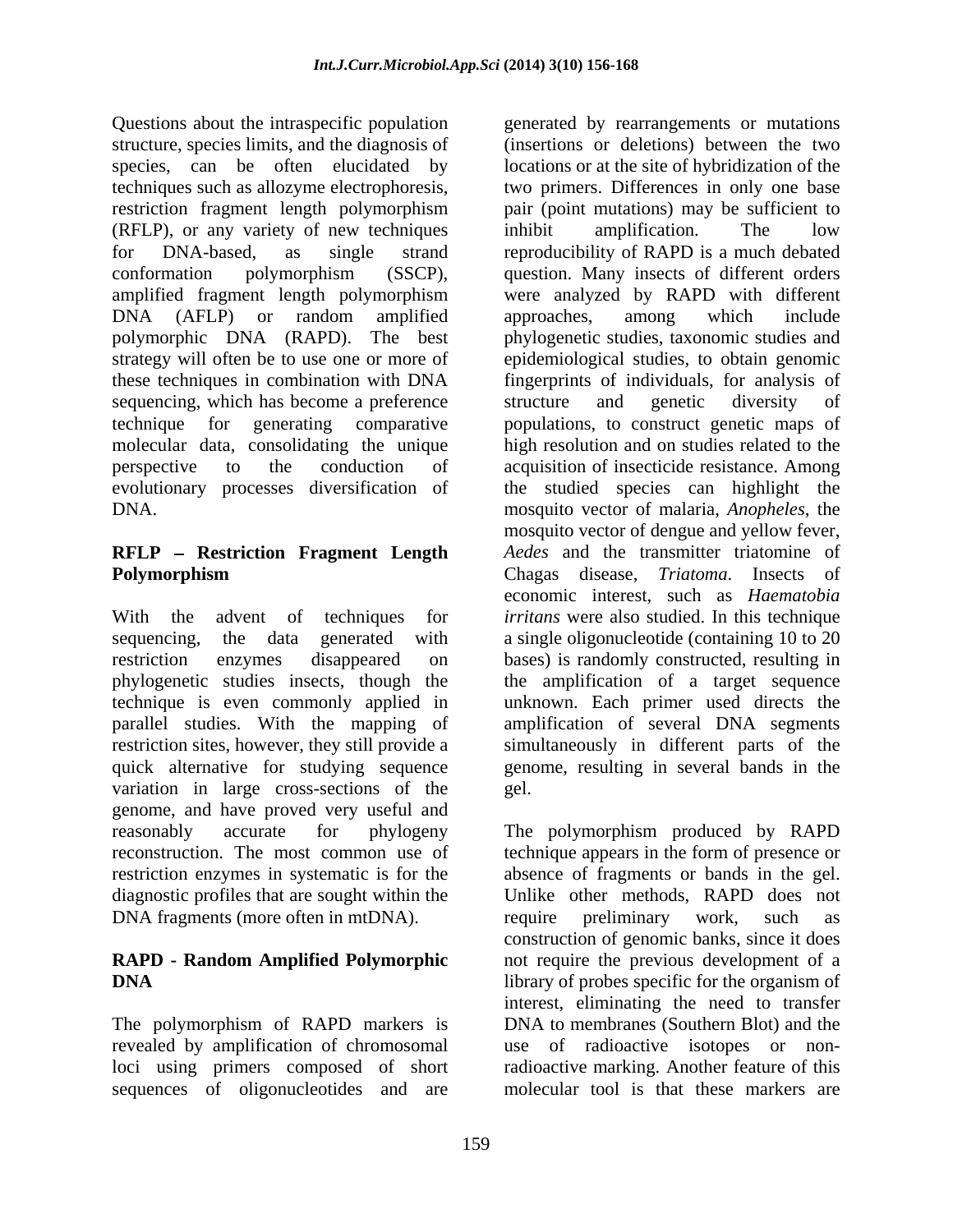inherited as dominant markers. This **Perspectives** inheritance model does not allow subsequent crossings. By observing a band

primary sequence variation and the trusted amplifications of genes or amplification of a specific fragment for the interesting application employs SSCP as an alternative to cloning to isolation nuclear In studies in Diptera (Calliphoridae), two

polymorphisms dispersed among organisms. Despite the apparent promise for of insects. The technique is based on the sected species *Haematobia irritans* 

## **Perspectives**

differentiating heterozygous and Currently, molecular biology techniques homozygous dominant individuals without have been widely used for the purpose of on the gel, it is not possible to distinguish forensic importance. The mitochondrial whether that segment was originated of one DNA (mtDNA) has proved an excellent or two copies of the amplified sequence. molecular marker, particularly due to the **SSCP** – **Single** Strand **Conformation** mitochondrial genome, the low number of **Polymorphism** recombinations and the high rate of These techniques rely on differences in the range of universal primers is available for DNA secondary structures due to the mtDNA of insects, thereby permitting consequent variation in the rate of homologous regions in several groups of electrophoretic mobility. SSCP may be insects. The ability to recover, efficiently, sensitive to the differences of a single base genetic information from damaged or poorly pair. In entomological applications SSCP is preserved samples also facilitates the use of typically used in conjunction with mtDNA markers in forensic investigations. purpose of diagnosing species. SSCP also as polymerase chain reaction and restriction provides a quick method of differentiation of fragment length polymorphism (PCR-RFLP) polymorphisms between populations and has been very useful for identifying of species that can be sequenced for cryptic species or at different stages of life phylogenetic effects. A particularly (Thyssen *et al.,* 2005; Thyssen, 2008). assisting in the identification of insects of simple and uniform organization of the recombinations and the high rate of nucleotide substitutions. In addition, a wide trusted amplifications of genes or The combination of molecular methods such

alleles. specific regions of the mitochondrial DNA, **AFLP - Amplified fragment length** the control region (CR) were amplified by **polymorphism polymorphism polymorphism polymorphism polymorphism polymorphism** AFLP is a technique developed that as generated by endonucleases DraI and SspI RAPD, quickly locates genetic were suitable to distinguish the two species the cytochrome oxidase subunit I (COI) and PCR and digested using restriction endonucleases. The cleavage patterns *Hemilucilia* (Thyssen *et al.,* 2005).

applications entomological, AFLP has not Low *et al.,* (2014) presented in their studies been widely applied on studies of systematic a molecular evidence of that the closely property of certain restriction enzymes to Linnaeus and *Haematobia exigua* de leave, after cleavage of the DNA, cohesive Meijere are genetically distinct and could be ends of the known sequence. Thus, it is differentiated based on multilocus sequence possible to construct nucleotide sequences analysis of five mitochondrial genes, of double-stranded that bind at the ends of mitochondria-encoded cytochrome c oxidase the restriction fragments. subunit I (COI), cytochrome B (CytB),related species *Haematobia irritans*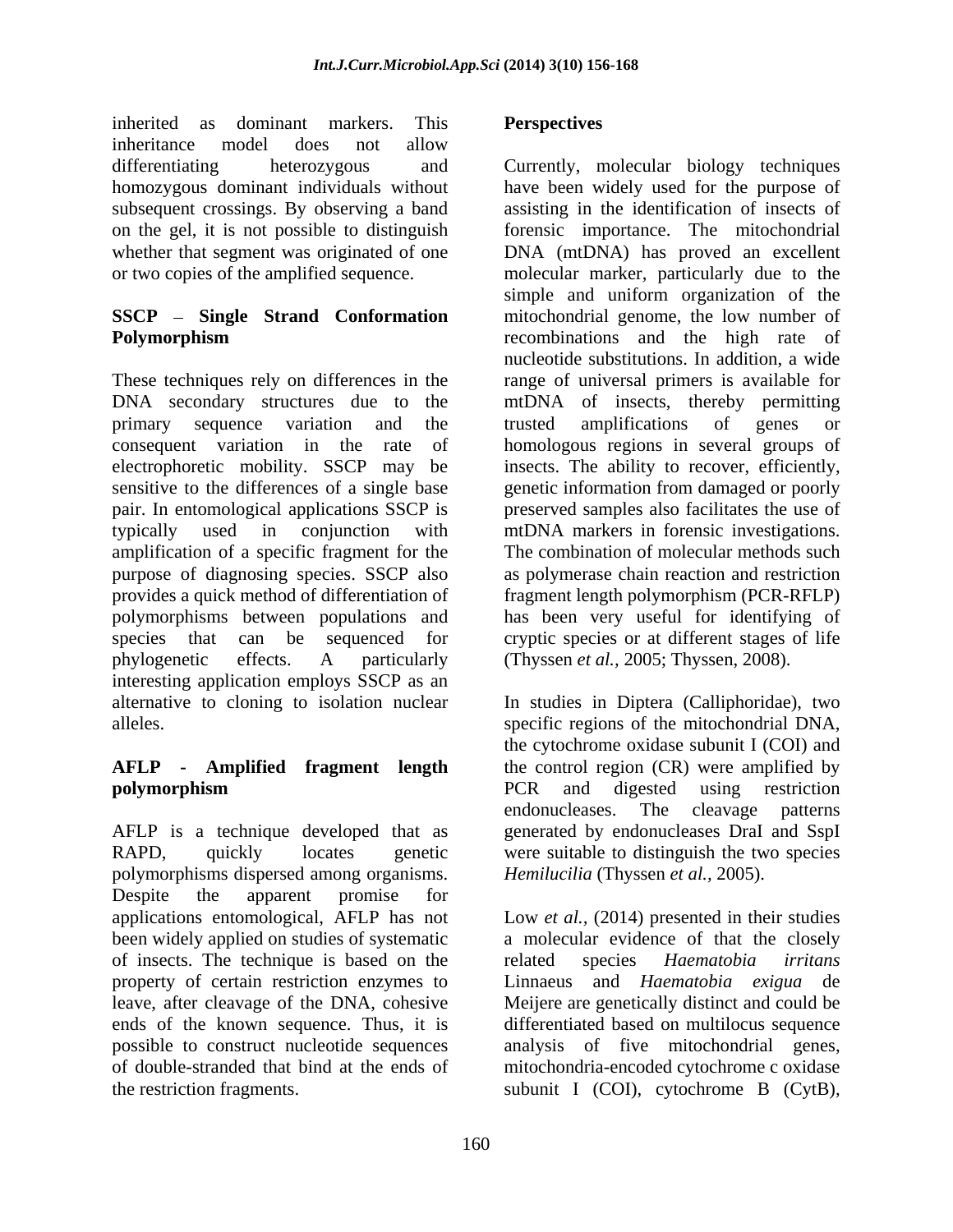ribosomal 18S sequences and 28S of the two Trichogramma, with demonstration of and inter-specific variation limited.

molecular tools has been extremely useful *Cephalonomia gallicola* (Chrysidoidea: for separating species and groups of species Bethylidae) and Wallacidia oculata

Rampelotti *et al.*, (2008) studied the genetic rearranged and in the Hymenoptera three diversity of *Tibraca limbativentris* events of rearrangement occured in the (Hemiptera: Pentatomidae) of Santa protein-coding genes (reversal, transposition Catarina and Rio Grande do Sul, using RAPD markers, aiming to test DNA rice. It wasn't observed relationship between dispersion model of *T. limbativentris* still unknown where studies exploring strategies

NADH dehydrogenase subunit 5 (ND5); lineages were studied with extraction nuclear encoded 18S ribosomal RNA (18S) protocols and standardization of DNA and and 28S ribosomal RNA (28S) genes. PCR using 11 markers selected by greater Results of these analyses demonstrated that polymorphism and consistency of 26 ISSR ND5 and CytB genes were more variables markers, which produced 172 polymorphic and informatives in resolving the bands with a variable genetic similarity interspecific relationships of both species, between 19% to 96%, allowing us to the COI gene was more valuable in inferring conclude that the ISSR technique can the intraspecific relationships and the efficiently identify DNA polymorphism in species were highly conserved with intra- results that suggest an accentuated variation *Trichogramma*, with demonstration inter and intraspecific.

Mitochondrial DNA fragment of about 700 mitochondrial genomes, gene arrangements bp, comprising part of the cytochrome are usually conserved across major lineages oxidase I, tRNA of leucine-full and part of but might be rearranged within derived the cytochrome oxidase II, was amplified by groups and provide valuable phylogenetic PCR, demonstrating that the application of characters. The mitochondrial genomes of of ants of the genus *Linepithema* (Martins, (Vespoidea: Mutillidae) were sequenced, 2007). where in *Cephalonomia* at least eleven According to Wei *et al.,* (2014), in animal *Cephalonomia gallicola* (Chrysidoidea: Bethylidae) and *Wallacidia oculata* tRNA and two protein-coding genes were and reverse transposition).

extraction protocols and characterize Recent study in *Anopheles cruzii* (Diptera: populations of this important insect pest of Culicidae), the primary vector of malaria in geographical distance and the genetic through a multilocus analysis using six similarity of populations, reflecting a different fragments of nuclear genes was of dispersal of the species could help in respectively species of the northeast and understanding the insect distribution, south. Were used, three fragments of genes evidencing which one the main source of involved in the control of circadian rhythms, genetic variability. *timeless* (*tim*), *Clock* (*Clk*) and *cycle* (*cyc*), Borba *et al.*, (2005) analyzed the genetic proteins, *Rp49* (Ribosomal protein 49, also dissimilarity of lineages by *Trichogramma* known as *RpL32* - Ribosomal protein L32), (Hymenoptera: Trichogrammatidae) by *RpS2* (Ribosomal protein S2) and *RpS29*  molecular marker ISSR, measuring the level (Ribosomal protein S29). This study was of genetic differentiation of these lineages crucial for analysis of differences between by employing the technique of ISSR. Five populations and helped to verify when thehumans and nonhuman primates in Brazil, conducted to compare two populations (Itaparica and Florianópolis), representing and three genes encoding ribosomal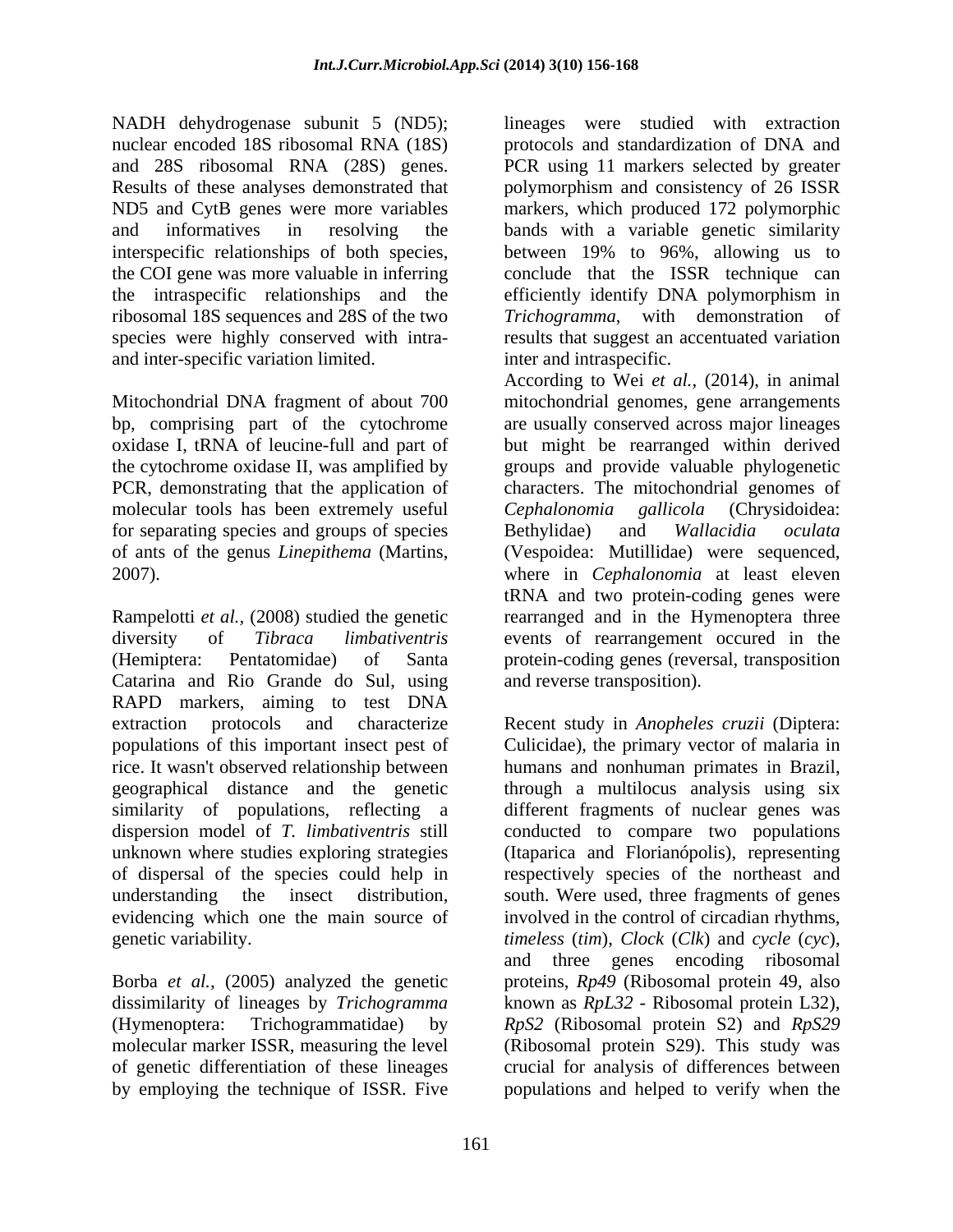differentiation in the circadian genes is successful in correctly identifying constitution of loci, such as the genes identification system will also enable encoding ribosomal proteins *Rp49*, *RpS29* 

Carapelli *et al.,* (2006) demonstrated the existence of conflicts between The use of DNA barcode (Hebert *et al.,* morphological and molecular data, as well 2003) has been widely discussed by those as between different data sets and methods who successfully apply this approach to of analysis, in respect to the basal phylogeny identify and diagnose species, and those of hexapods. However, molecular data have who believe that there are so many problems led to reconsideration of the hypothesis of in using this molecular marker that is not systematists of hexapods by longtime, based on morphological data. This leads directly to Lepidoptera neither side seems completely the question whether it would be Hexapoda right or wrong, and although some groups a monophyletic taxon, or alternatively, one have been solved by taxonomically unique or more independent lineages within Pancrustacea (Figure. 2), suggesting the the development of more moleculars markers taxonomic problems. The "DNA barcode" is and the obtaining of a sampling of taxon a small genic region with 648 bp of the denser for both genes mitochondrial and mitochondrial DNA gene cytochrome c nuclear, well as a reassessment of new and oxidase 1 (COI) (Silva-Brandão, 2009). established morphological characters.

On molecular studies in populations of "horn fly" was cloned and sequenced the *aegypti* using RAPD markers (Random gene that confers one of types of resistance Amplified Polymorphic DNA), where DNA to pyrethroids ("knock down resistance gene" kdr). Since then it is possible to populations were analyzed using ten RAPD detect this type of resistance (kdr) to primers, indicating the existence of genetic pyrethroids from a PCR, determining the frequency of kdr for susceptible and resistant populations (Sabatini, 2003). Oliveira *et al.,* (2002) compared simple

Although much biological research to *Dalbulus maidis* (Hemiptera: Cicadellidae) depend on the diagnosis of the species, the regarding to quantity and quality of DNA taxonomic expertise is collapsing. The only for use in RAPD-PCR after periods prospect for a sustainable identification capability will be to build systems that

greater than the divergence in the specimens. This construction of a COI and *RpS2* (Rona *et al.,* 2010). diversification of life and in the rules of successful in correctly identifying identification system will also enable important new insights into the molecular evolution (Hebert *et al.,* 2003).

> justified its use. For insects of the order or additional use of this marker, for others "barcode" helped little to solve oxidase 1 (COI) (Silva-Brandão, 2009).

> Hiragi *et al.,* (2009) analyzed the genetic variability of different populations of *Aedes*  to ten larvae collected from three different variability inter and intrapopulation.

> methods of preservation of specimens of successive of storage.

employ DNA sequences as taxon 'barcodes'. Arias *et al.,* (2003) emphasized the The mitochondrial gene cytochrome c importance of the mitochondrial genome oxidase I (COI) may serve as the nucleus of and the different analysis applied to it, to a global system for bio-identification solve issues of population and evolutionary animal. A COI profile model, based on the character in stingless bees addressing a analysis of a single individual from each of population analysis of *Plebeia remota*, a the 200 species of Lepidoptera, was 100% phylogenetic analysis among species of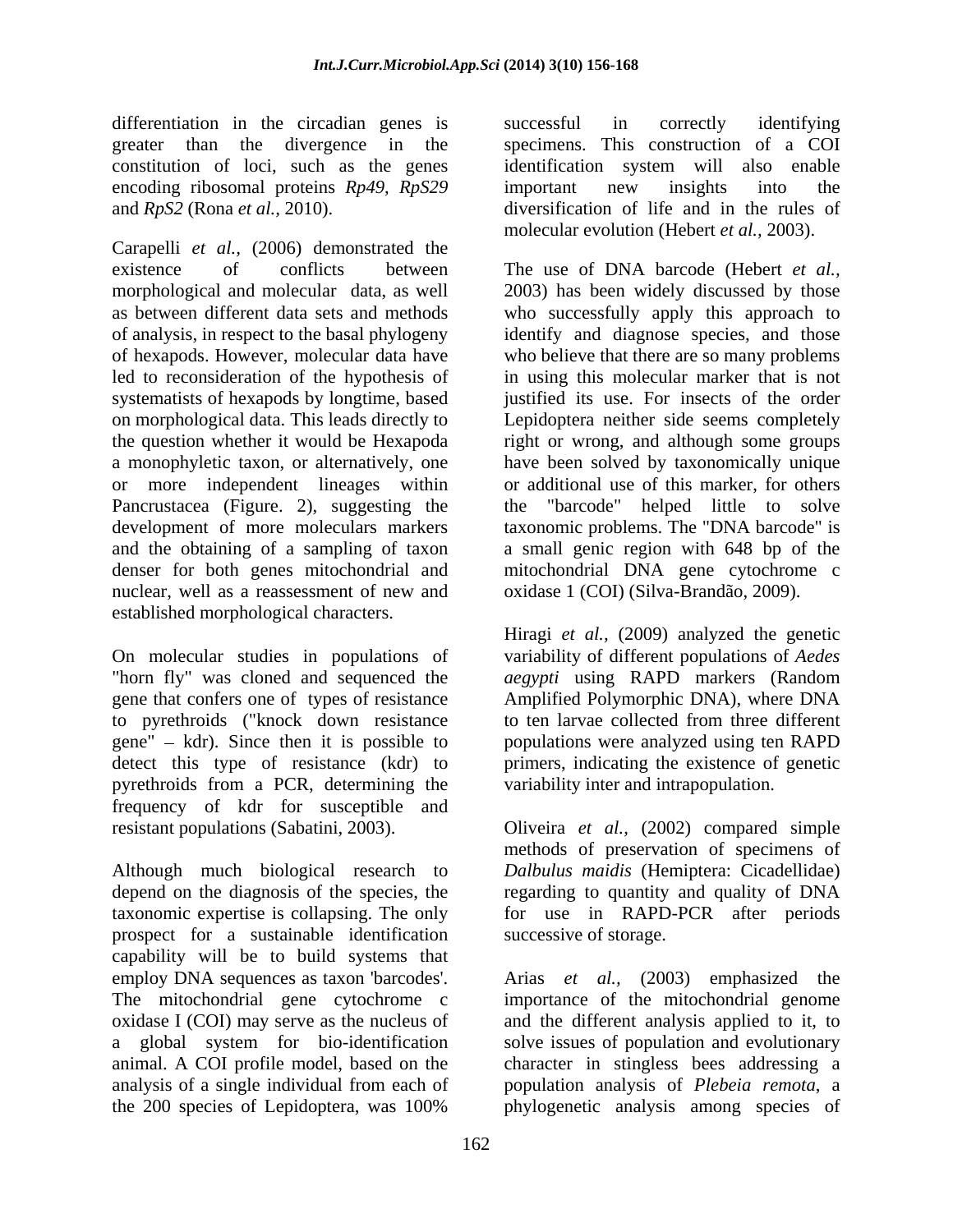genome of *Melipona bicolor* by sequencing, RFLP-PCR, which also allowed to locate restrictions sites with relation to the genes

importance in matters of systematic and which allows the identification of associated with classic systematic characters

solving many impasses related to the status of some species or in respect to the cryptic species with intensification of the discussion Borges et al., (2010) developed a about the evolutive origin of this group and phylogenetic hypothesis based on support for their evidences of polyphyly or mitochondrial DNA from 21 species of paraphyly. New analyzes with the use of a *Tityus* collected in Venezuela, Trinidad, greater number of genetic markers Brazil and Panama, including 12 toxics taxa associated with the classic systematic patterns of morphology, ecology and reconstruction based on 850 nucleotides of behavior, must be added for a suitable the cytochrome oxidase subunit I (COI) and phylogenetic decision, since haven't only important systematic, but serious species of scorpions. implications regarding to measures to control of vector species.

genera *Plebeia*, *Melipona* and *Schwarziana* Phylogenetic relationships of 75 arthropod and the characterization of the mitochondrial and five species "outgroup" were analyzed evidencing translocations of genes into strategies, where the aligned sequences for tRNA. Restriction maps for all of these 62 nuclear genes encoding proteins showed species were determined using 17 restriction results that strongly support the monophyly enzymes and the Southern blot technique to of Hexapoda; in contrast to mitochondrial identification of the fragments. For a better studies that place Collembola among positioning of restriction sites, was used a crustaceans, instead of other hexapods under likelihood criteria using four (Regier *et al.,* 2010).

present in the amplified fragment. Fernandez *et al.,* (2005) analyzed the Ceretti-Junior *et al.,* (2008) performing an through RAPD profile generated from the analysis of taxonomic and systematic genomic DNA of two lineages of Japanese relationships among species of triatomine caterpillars (which had a high content of the bugs (Hemiptera, Reduviidae) from colonies silk cocoon) and two lineages of Chinese of the Special Health Service Araraquara, caterpillars (who had greater resistance to demonstrated the utility of the 16S gene as a field cultivation); using the CSGE technique marker of species of triatomine and their (Conformation Sensitive Gel Eletrophoresis) taxonomy, emphasizing the need to be polymorphisms in target genes correlated further studies involving other markers with phenotype. Through this methodology of morphology, ecology and behavior for dominance, allowing the identification of appropriate systematic decisions, since it two alleles of the same locus and allowing would impact not systematic only but also the detection of polymorphic sequences of for control strategies. DNA (heteroduplex or homoduplex), with From the studies of Garcia and Powell of these lineages. Fet *et al.*, (2003) discussed (1998) and Stothart *et al.,* (1998) was the first phylogenetic hypotheses about inaugurated the era cladistic molecular on scorpions of the family Buthidae (17 genera) the systematic studies of Triatominae, presenting arguments based on molecular genomic polymorphism in *Bombyx mori* which allows the identification of was established the detection of co potential applications in breeding programs data (16S rRNA mitochondrial DNA).

> Borges *et al.,* (2010) developed a phylogenetic hypothesis based on to humans, through phylogenetic 16S rRNA genes for the most of these species of scorpions.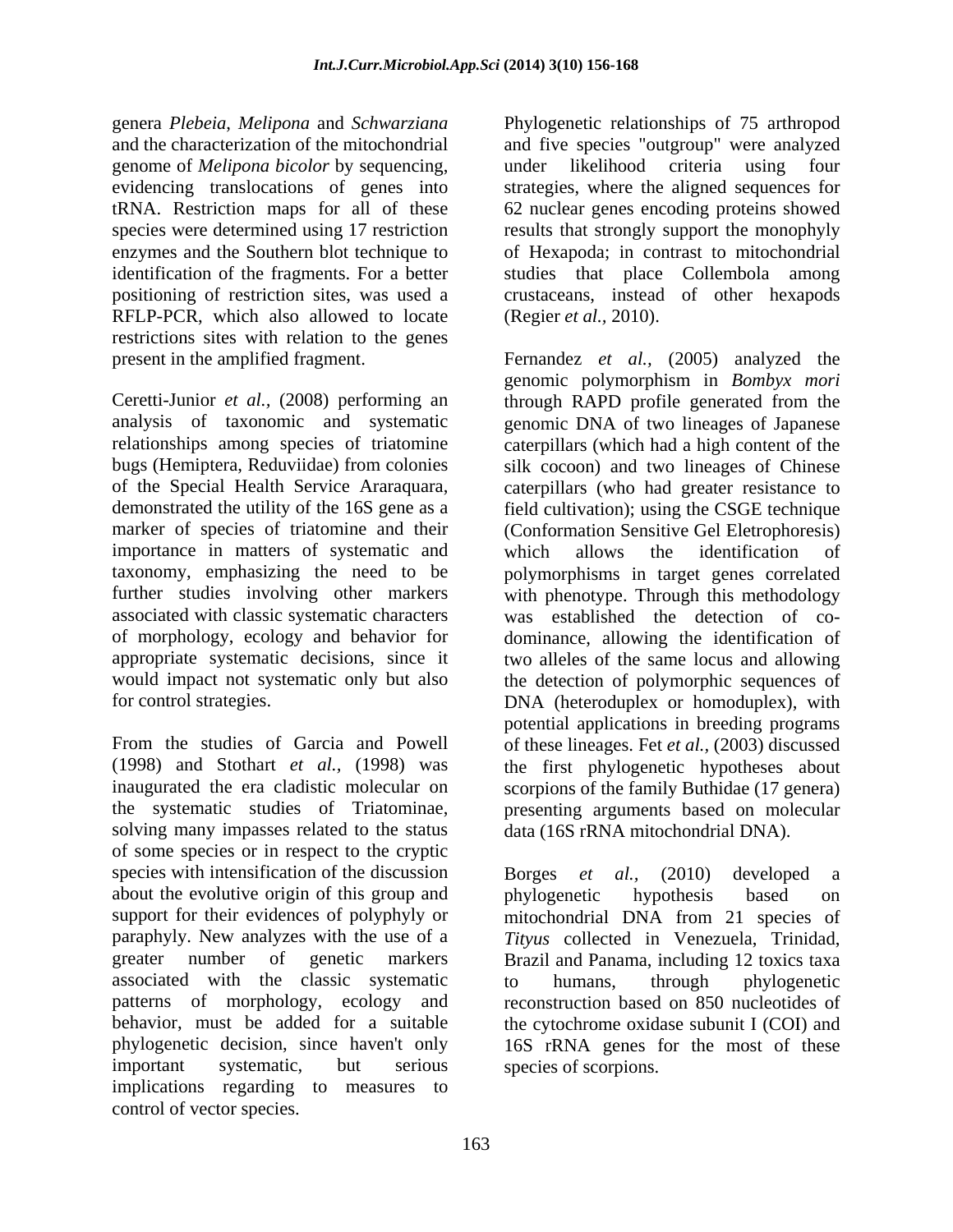## **Table.1** Nuclear protein-encoding genes used in molecular systematics of insects (Caterino *et al.,* 2000)

| Locus                                              | Sequences               | Taxa                                                                         |
|----------------------------------------------------|-------------------------|------------------------------------------------------------------------------|
| $\alpha$ -amylase ( <i>amy</i> )                   | 38                      | Diptera, Coleoptera                                                          |
| Acetylcholine esterase (achE)                      | 21                      | Diptera                                                                      |
| Actin                                              | $\sim$                  | Hymenoptera, Lepidoptera                                                     |
| Alcohol dehydrogenase (adh)                        | 157                     | Diptera                                                                      |
| Arylphorin (hexamerin family)                      | 12                      | Lepidoptera                                                                  |
| Cecropin family                                    | 36                      | Diptera                                                                      |
| Chorion genes: $s18, s15, s19$                     | $\overline{\mathbf{a}}$ | Diptera                                                                      |
| Cpnl-1 (anonymous nuclear DNA)                     |                         | Orthoptera                                                                   |
| Dopa decarboxylase $\overline{(ddc)}$              | 57                      | Lepidoptera                                                                  |
| Elongation factor-1-alpha $(EF-I\alpha)$           | 196                     | Lepidoptera, Hymenoptera, Hemiptera,<br>Collembola, Archaeognatha, Blattodea |
| $EF$ -1 $\alpha$ (copy 2)                          |                         | Hymenoptera                                                                  |
| Esterase (est)                                     | 31                      | Diptera                                                                      |
| Glycerol-3-phosphate dehydrogenase (gpdh ou g3pdh) | 39                      | Diptera                                                                      |
| Glycerol-6-phosphate dehydrogenase (g6pdh)         | 13                      | Diptera, Lepidoptera, Thysanura                                              |
| Guanylate cyclase                                  | 13                      | Diptera                                                                      |
| Globin family                                      | 33                      | Diptera                                                                      |
| Histone H1                                         | 8                       | Diptera                                                                      |
| Histone H4                                         |                         | Hymenoptera                                                                  |
| Hunchback $(hb)$                                   | 39                      | Diptera                                                                      |
| Kruppel                                            |                         | Diptera                                                                      |
| Luciferase                                         | $\bigcap$               | Coleoptera                                                                   |
| Lysozyme intron                                    | 16                      | Lepidoptera                                                                  |
| Myosin alkali light chain (Mic 1) intron           | 30                      | Diptera                                                                      |
| Nullo                                              |                         | Diptera                                                                      |
| Opsin                                              | 28                      | Hymenoptera, Diptera                                                         |
| Period (per)                                       | 111                     | Diptera, Lepidoptera                                                         |
| Phosphoglucose isomerase $(Pgi)$                   | 2                       | Orthoptera                                                                   |
|                                                    |                         | Lepidoptera, Trichoptera, Diptera,                                           |
| Phosphoenolpyruvate carboxykinase (PEPCK)          | 12                      | Mecoptera, Siphonaptera                                                      |
| Prune                                              | 10                      | Diptera                                                                      |
| Resistance to dieldrin $(RdI)$                     | 17                      | Coleoptera                                                                   |
| Retrotransposon reverse transcriptase              | 30                      | Hymenoptera                                                                  |
| Ribosomal protein 49 $(rp49)$                      | $\mathbf Q$             | Diptera                                                                      |
| Serendiptiy- $\alpha$                              |                         | Diptera                                                                      |
| Cu, Zn – superoxide dismutase $(sod)$              | 30                      | Diptera                                                                      |
| Sodium channel para locus1                         | $27\,$                  | Lepidoptera, Hemiptera, Blattodea,<br>Coleoptera                             |
| Snail                                              | $\mathcal{R}$           | Diptera                                                                      |
| Timeless                                           |                         | Diptera                                                                      |
| Triosephosphate isomerase $(Tpi)$                  | 39                      | Diptera                                                                      |
| Vestigial $(vg)$                                   | $\sim$                  | Diptera                                                                      |
| White                                              | 15                      | Diptera                                                                      |
| Wingless $(wg)$                                    | 57                      |                                                                              |
| Xanthine dehydrogenase $(xdh)$                     | 37                      | Lepidoptera, Diptera                                                         |
|                                                    |                         | Diptera                                                                      |
| Yolk protein $1 (yp1)$                             | 55                      | Diptera                                                                      |
| Yolk protein $2(yp2)$                              | 40                      | Diptera                                                                      |
| Zeste                                              | 24                      | Diptera                                                                      |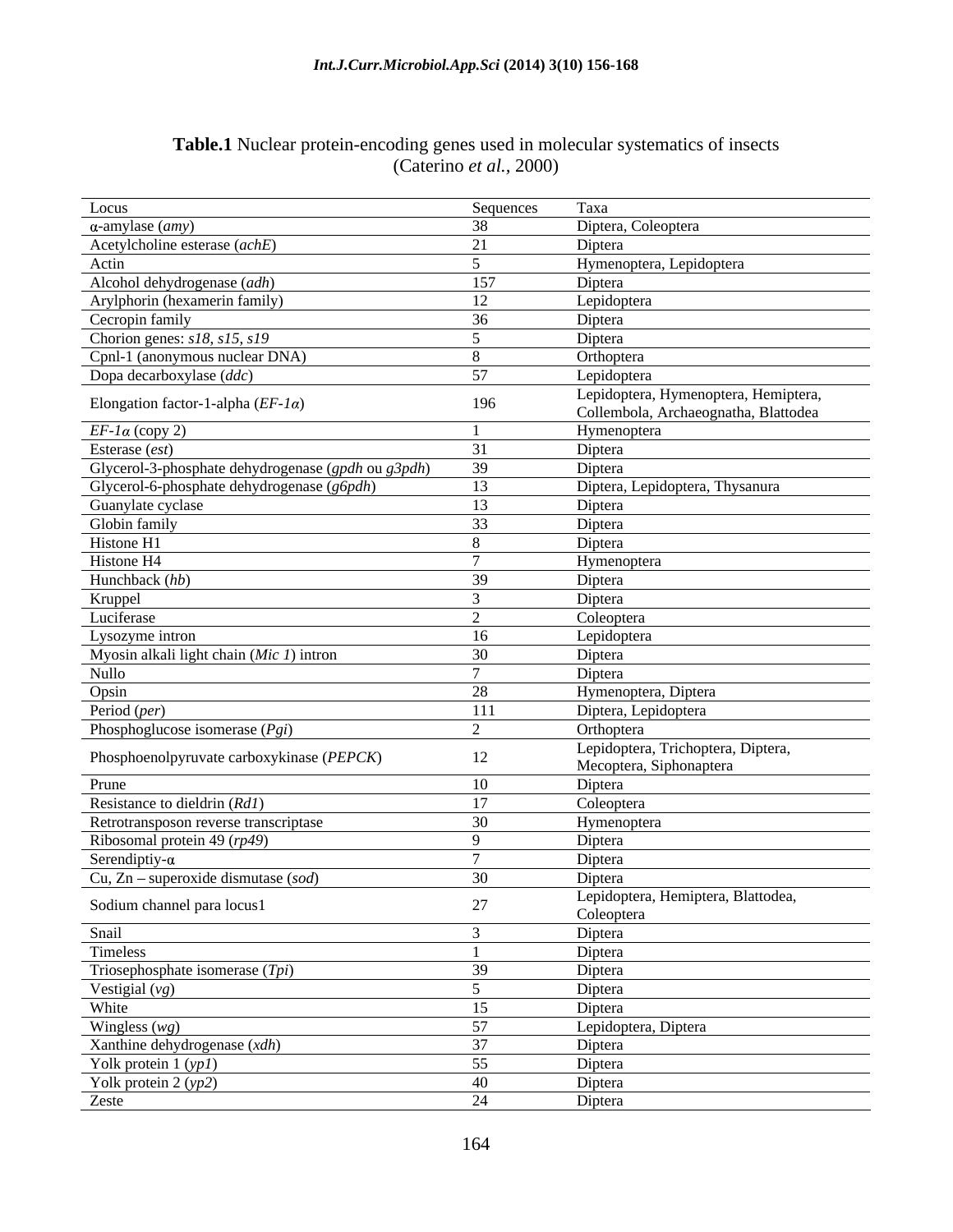**Figure.1** Giant chromosomes (B) in cells of the salivary gland of *Drosophila melanogaster* (A) (Alberts, 2008)



**Figure.2** Different hypotheses of phylogenetic relationships in Hexapoda based on molecular data (Carapelli *et al.,* 2006)

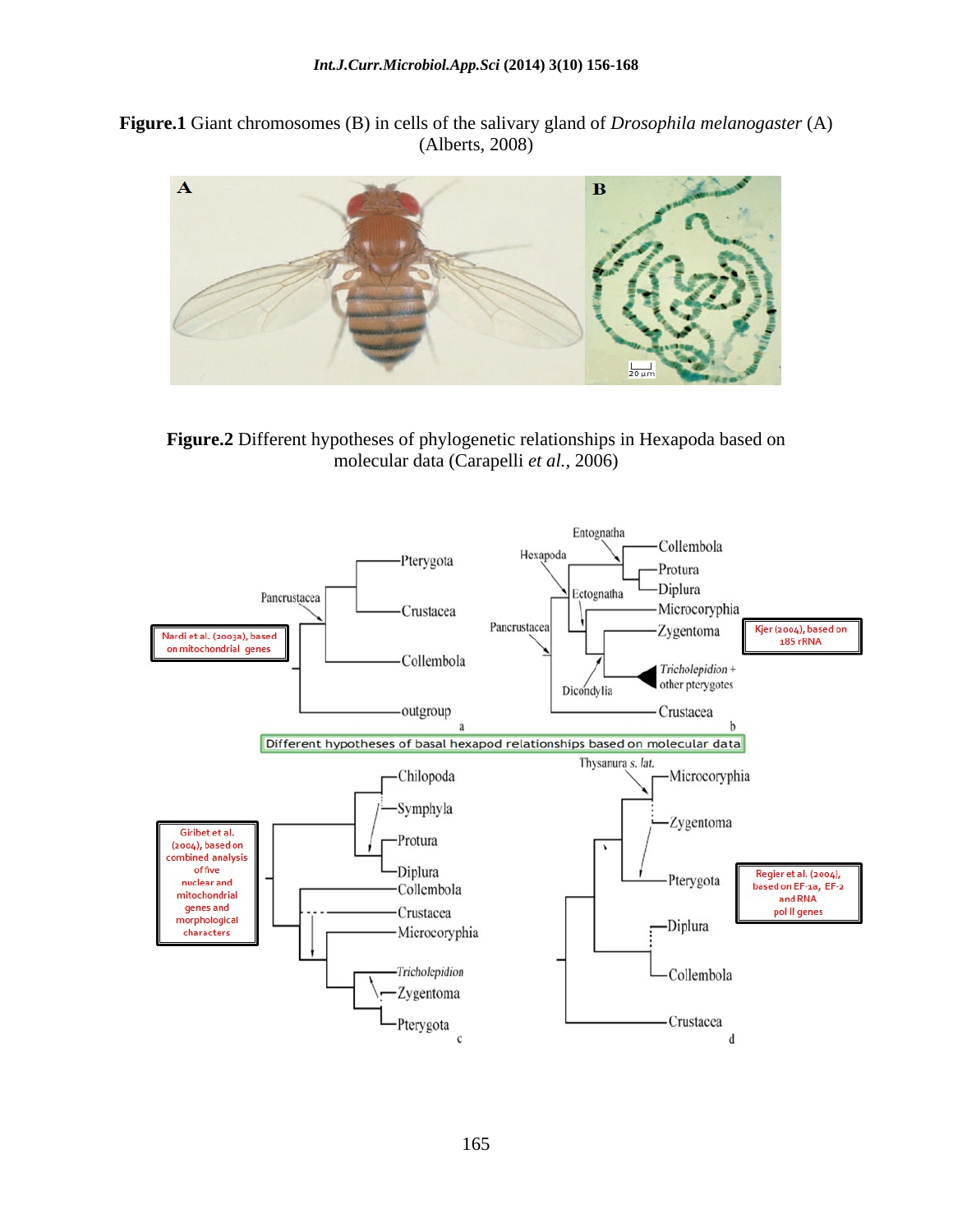According to Burger *et al.,* (2012), our the partial mitochondrial genomes of a understanding of the phylogenetic further five species of soft ticks was used relationships among lineages of ticks has been limited by the lack of resolution the genus-level in this group. The provided by phylogenetic markers most comparison of mitochondrial rRNA, commonly used. Mitochondrial genomes nuclear rRNA and the analyses of have been increasingly used to address the mitochondrial genome showed that only controversial phylogenetic relationships. mitochondrial genome sequences have the In this sense, presented a study on the nucleotide sequences of the complete phylogenetic relationships within the mitochondrial genomes of five species of major soft tick lineages (Burger *et al.,* ticks metastriata: *Amblyomma elaphense, Amblyomma fimbriatum, Amblyomma* two morphologically "primitive" species - *A. elaphense* e *A. sphenodonti* - with regard to the genus *Amblyomma*. The cytochrome oxidase I (COI) and analysis of these five mitochondrial cytochrome oxidase III (COIII), and other *Amblyomma* would be polyphyletic with the inclusion of the species *A. sphenodonti*

Burger *et al.,* (2014a) using phylogenetic sequences, to approach the phylogenetic relationships among the species of the subgenus *Boophilus*, revealed a species two clades of *R. microplus*), concluding relationships than the 12S rRNA or the

Genetic analyses of soft ticks (Argasidae) comparisons. have been limited to 16S rRNA which is not highly informative, phylogenetically. **References** The sequence of entire mitochondrial genomes of seven species of soft ticks and

to test the controversial classification for potential to resolve the controversial 2014b).

*sphenodonti, Bothriocroton concolor e* According to Nava (2009) the molecular *Bothriocroton undatum*, aiming at markers most used in studies at population addressing the phylogenetic position of level and to infer inter and intra-specific analysis of these five mitochondrial cytochrome oxidase III (COIII), and other genomes and more eleven other genetic markers such as the mitochondrial genomes of ticks, as well as microsatellites, allozyme polymorphism, the analysis of rRNA nuclear genes, random amplified polymorphic DNA generated strong evidence that genus (RAPD), polymorphism of the bm86 gene variation of ticks were the ITS1 and ITS2 and the mitochondrial genes 16S, 12S,  $\text{cytochrome}$   $\text{oxidase}$  I  $\text{(COI)}$ genetic markers such as the and 28S rDNA gene.

and *A. elaphense*. The diversity of available markers, no analyses of mitochondrial genome markers also carries on the risk of complex called *Rhipicephalus microplus* difficult their synthesis. The essence of complex (*R. annulatus*, *R. australis* and science is repeatability, and into their that *cox1* and 16S rRNA were more principles integrated to the molecular successful in resolving the phylogenetic assays for phylogenetic studies. The ITS2 nuclear marker. The set of markers to serve as expected to the relatively small set of markers to serve as doubt, has favored the cause of the systematic, however, this pleiad of plurality, to the extent that the use of different estimators between the studies difficults the comparison and makes it interest we should reiterate some objective should be always identify a a reference standard for possible comparisons.

## **References**

Alberts, B. 2008. Molecular biology of the cell, 5th ed., Garland science, Taylor &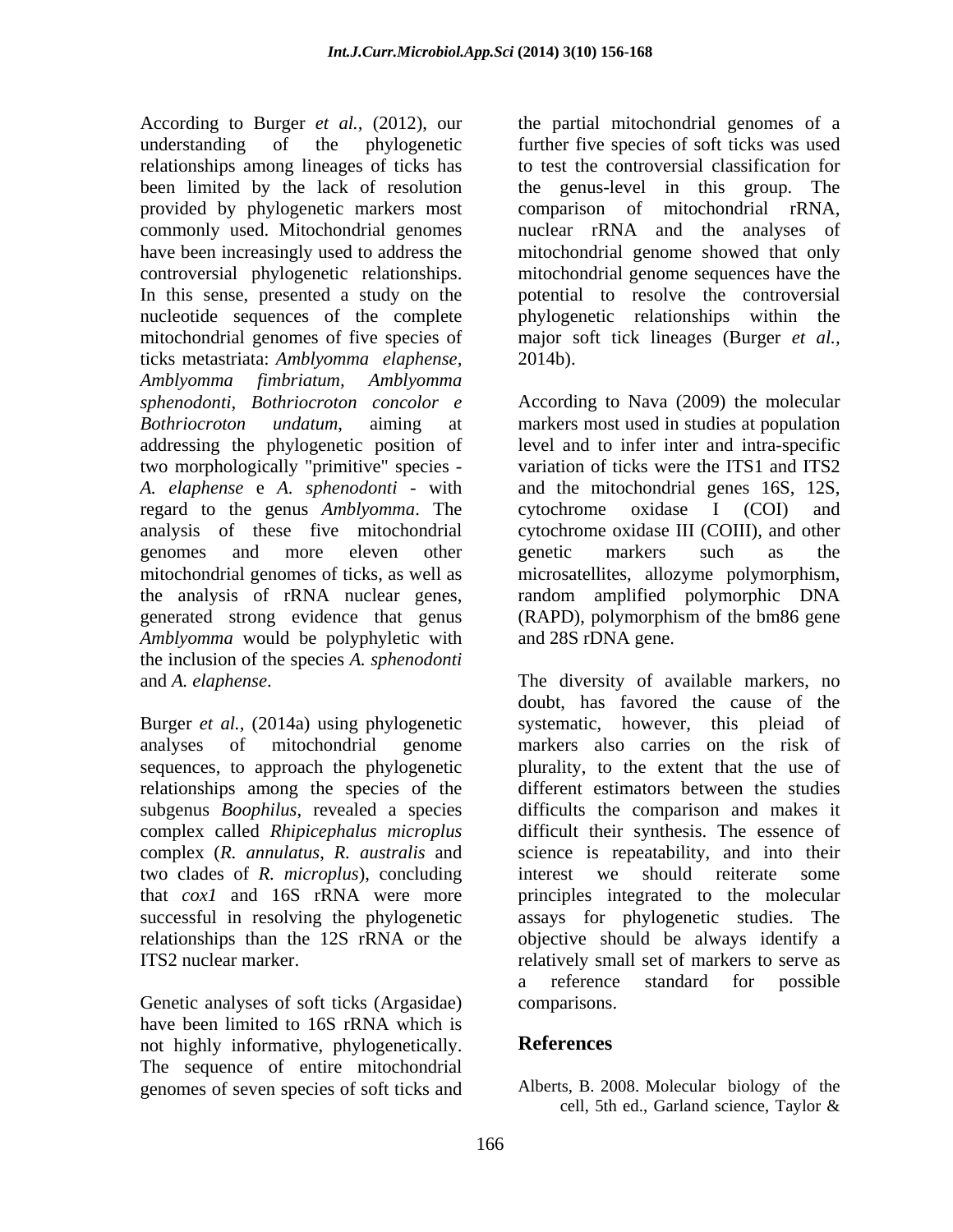Francis Group, LLC, NewYork, 1268

- Arias, M. C., Francisco, F.O., Silvestre, D.
- Borba, R.S., Garcia, M. S., Kovaleski, A., C. Oliveira, A., Zimmer, P.D., Castelo Através de Marcadores Moleculares ISSR. *Neotrop Entomol.,* 34(4): 565
- Borges, A., Bermingham, E., Herrera, N., J. Alfonzo, M., Sanjur, O.I. 2010. Molecular systematics of the neotropical
- Burger, T.D, Shao, R., Barker, S.C. 2014a. genome sequences indicates that the cattle tick, *Rhipicephalus (Boophilus)*
- Burger, T.D., Shao, R., Beati, L., Miller, H.,
- Burger, T.D., Shao, R., Labruna, M.B., *Ticks Tick Borne Dis., 5:* 195–207. 221.
- 
- Caterino, M. S., Cho, S. Sperling, F.A.H. molecular systematics: A thriving tower

of babel. *Ann. Rev. Entomol.*, 45: 1–54.

- Pp. Ceretti-Junior, W., Vendrami, D.P., Gil, J.M., 2003. O DNA mitocondrial em estudos **Análise das relações taxonômicas** e populacionais e evolutivos de meliponíneos. In: Apoidea Neotropica: triatomíneos (Hemiptera, Reduviidae) Homenagem aos 90 Anos de Jesus Santiago Moure. Editora UNESC, Especial de Saúde de Araraquara, Criciúma, pp. 305–309. The estable estado a contra estado a estado a estado a 16S rDNA Barata, J.M.S., Marrelli, M.T. 2008. Análise das relações taxonômicas e sistemáticas entre espécies de de colônias mantidas pelo Serviço inferida de seqüências do 16S rDNA mitocondrial. *Rev. Bras. Entomol.,*  $52(3)$ : 455–462.
- Branco, J.S., Malon, G. 2005. Fernandez, M.A., Ciferri, R.R., Patussi, E.V., Dissimilaridade Genética de Linhagens Pereira, M.F., Felipes, J., Bravo, J.P., de *Trichogramma Westwood* Zanatta, D.B., Gouveia, F.S., Balani, (Hymenoptera: Trichogrammatidae) V.A. 2005. Utilização da Biotecnologia na Sericicultura Brasileira. *Biotecnol. Cienc. Desenvolv.*, 35: 56–61.
- 569. Fet, V., Gantenbein, B., Gromov, A.V., Lowe, G., Lourenço, W.R. 2003. The first phylogeny of Buthidae (Scorpiones). *Euscorpius.*, 4: 1–10.
- scorpion genus *Tityus* (Buthidae): The Garcia, B.A., Powell, J.R. 1998. Phylogeny of historical biogeography and venom species of *Triatoma* (Hemiptera: antigenic diversity of toxic Venezuelan Reduviidae) based on mitochondrial species. *Toxicon.,* 55: 436 454. DNA sequences. *J. Med. Entomol.,* species of *Triatoma* (Hemiptera:  $35(3)$ : 232–238.
- Phylogenetic analysis of mitochondrial Gilbert, S.F. 2003. Biologia do Gilbert, S.F. 2003. Biologia do Desenvolvimento, 5th ed., Funpec Editora, Ribeirão Preto, 918 Pp.
- *microplus*, contains a cryptic species. Giribet, G., Edgecombe, G.D. 2012. Mol. Phylogenet. Evol., 76: 241–253. **Reevaluating the arthropod tree of life.** Edgecombe, G.D. Ann. Rev. Entomol., 57: 167-186.
- Barker, S.C. 2012. Phylogenetic Giribet, G., Edgecombe, G.D., Carpenter, analysis of ticks (Acari: Ixodida) using J.M., D Haese, C.A., Wheeler, W.C. mitochondrial genomes and nuclear 2004. Is Ellipura monophyletic? A rRNA genes indicates that the genus combined analysis of basal hexapod *Amblyomma* is polyphyletic. *Mol.*  relationships with emphasis on the *Phylogenet. Evol.,* 64: 45 55. origin of insects. *Org. Div. Evol.,* 4: 2004. Is Ellipura monophyletic? A  $319 - 340.$
- Barker, S.C. 2014b. Molecular Hebert, P.D.N, Cywinska, A., Ball, S.L., phylogeny of soft ticks (Ixodida: Argasidae) inferred from mitochondrial genome and nuclear rRNA sequences. *Proc. R. Soc. Lond B.*, 270(1512): 313 deWaard, J.R. 2003. Biological identifications through DNA barcodes. 321.
- Carapelli, A., Nardi, F., Dallai, R., Frati, F. Hiragi, C., Simões, K., Martins, E., Queiroz, 2006. A review of molecular data for the P., Lima, L., Monnerat, R. 2009. phylogeny of basal hexapods. *Pedobiologia,* 50(2): 191 204. de *Aedes aegypti* (L.) (Diptera: 2000. The current state of insect RAPD. *Neotrop. Entomol.,* 38(4): 542 Variabilidade Genética em Populações Culicidae) Utilizando Marcadores de 547.